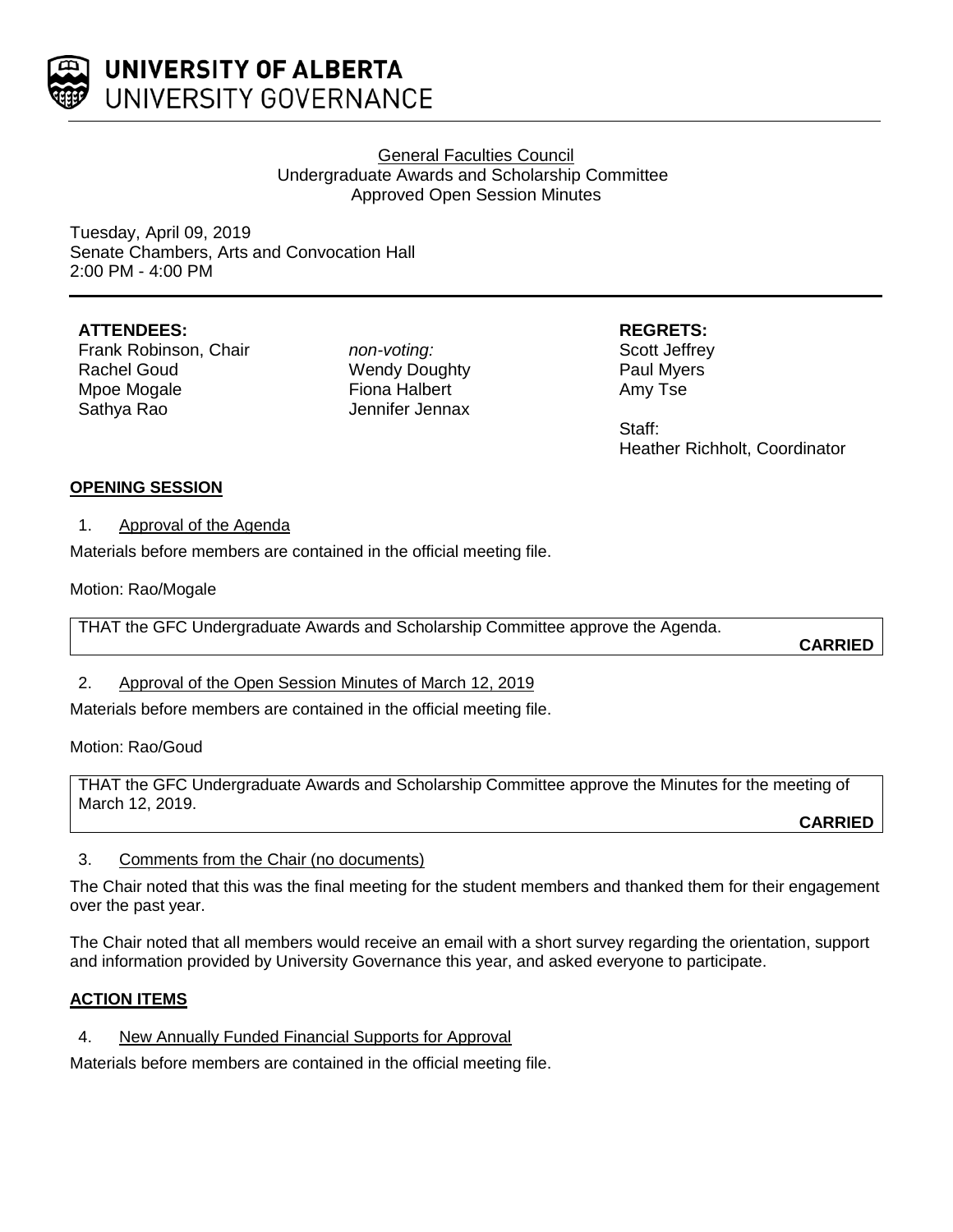*Presenter(s)*: Fiona Halbert, Assistant Registrar, Student Financial Support, Office of the Registrar; Allen Wolfe, Specialist, Student Financial Support, Office of the Registrar

*Purpose of the Proposal*: To approve new annually funded undergraduate awards and bursaries.

#### *Discussion*:

Members discussed First Peoples House awards and bursaries and Ms Halbert noted that the Student Financial Support office supported their applications.

#### Motion: Goud/Rao

THAT the GFC Undergraduate Awards and Scholarship Committee approve, with delegated authority from General Faculties Council, the following new annually funded Undergraduate Awards and Bursaries, as submitted by Student Financial Support and as set forth in Attachment 1, to be effective immediately: Connie Neufeld Memorial Award in Music Elizabeth Merle Martin Memorial Indigenous Award

**CARRIED**

### 5. New Endowed Financial Supports for Approval

Materials before members are contained in the official meeting file.

*Presenter(s)*: Fiona Halbert, Assistant Registrar, Student Financial Support, Office of the Registrar; Allen Wolfe, Specialist, Student Financial Support, Office of the Registrar

*Purpose of the Proposal*: To approve new endowed undergraduate awards and bursaries.

*Discussion*:

Members asked about course titles, course prizes, and registration requirements.

### Motion: Rao/Mogale

THAT the GFC Undergraduate Awards and Scholarship Committee approve, with delegated authority from General Faculties Council, the following new endowed Undergraduate Awards and Bursaries, as submitted by Student Financial Support and as set forth in Attachment 1, to be effective immediately:

Susan Jensen Indigenous Bursary in Science Susan Jensen Indigenous Award in Science Robert Alexander Seaton Memorial Prize in Political Philosophy Wanda Wetterberg Leadership Award in Leisure Studies Phil and Doris Anderson Alumni Award

**CARRIED**

### **DISCUSSION ITEMS**

#### 6. Endowment Management Policy and Procedure

*Presenter(s)*: Jennifer Jennax, Senior Director, Advancement Services, Office of Advancement

*Purpose of the Proposal*: To provide the committee with context regarding annual endowment earnings and the resulting impact on expenditures of new awards and bursaries.

#### *Discussion*:

Ms Jennax gave an overview of the Endowment Management Policy suite. She highlighted the new minimum threshold for the establishment of new endowments as being of particular interest to UASC. Ms Jennax also